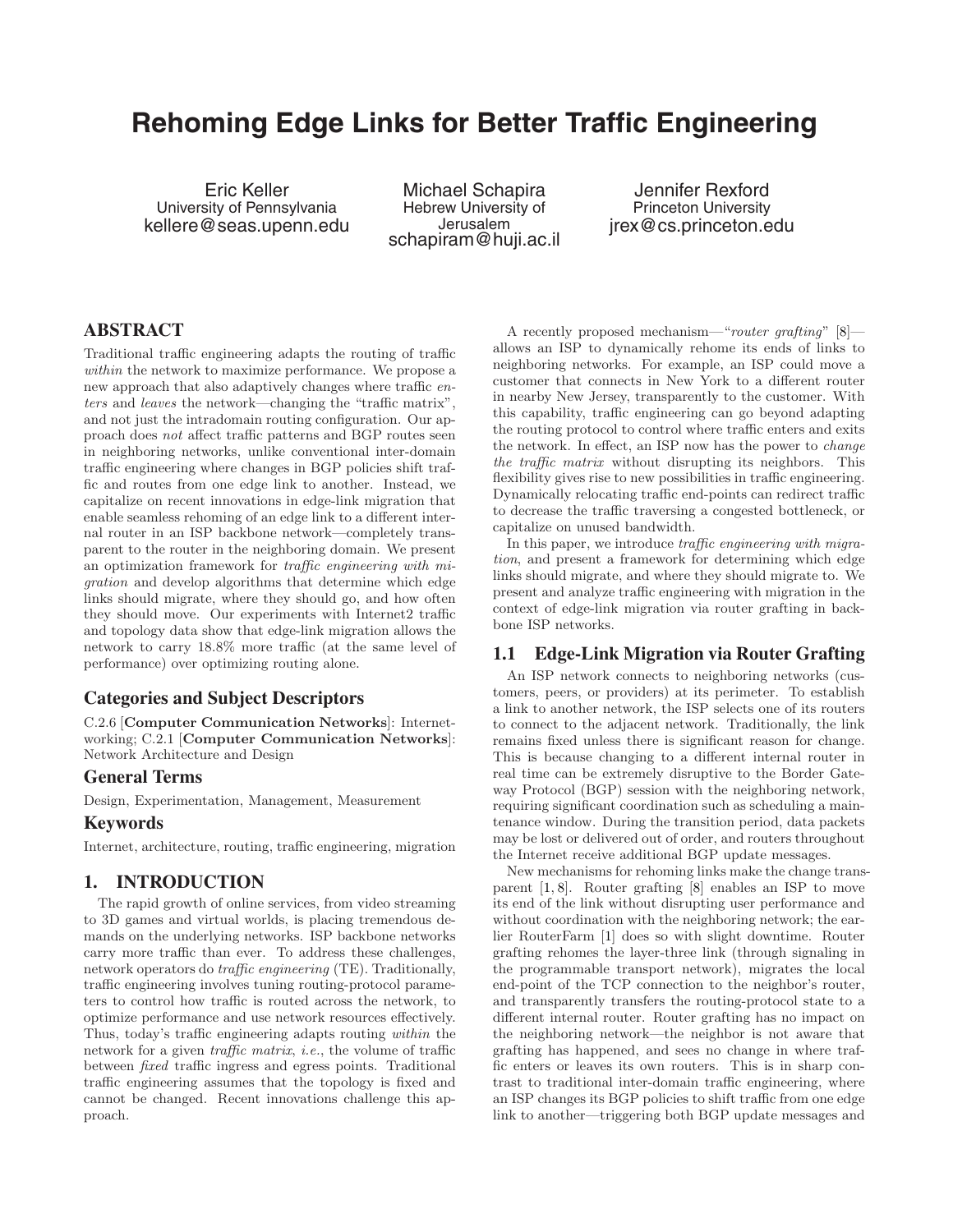changes in where traffic enters or leaves neighboring networks [\[10,](#page-5-2) [12,](#page-5-3) [14,](#page-5-4) [15\]](#page-5-5).

Router grafting enables an ISP to migrate a link within a few seconds without disruption, allowing network operators to change the ingress and egress points for traffic in real time. The overhead of router grafting is relatively low. Grafting involves the export of state from one router, the transference of state, and the import of state at another router. Changing the network topology requires some routers to repeat the route-selection process, leading to a temporary increase in CPU load. In addition, some routers may change their routing decisions, leading to a temporary increase in BGP update messages. These overheads are short-lived, and do not disrupt the flow of data traffic. As such, network operators can afford to make periodic adjustments to where they terminate the links to neighboring networks.

#### **1.2 Traffic Engineering with Migration**

We develop techniques to determine which edge-links should migrate, to where, and how often. We first present a formal framework for traffic engineering with edge-link migration. We show that finding the optimal solution, or even a reasonable approximation of the optimal solution, in this new traffic-engineering setting is computationally intractable. We then present two relatively simple heuristics for traffic engineering with edge-link migration and show that they offer significant performance improvements in practice. Our experiments with Internet2 traffic and topology data show that migration would enable the network to carry 18.8% more traffic at the same level of performance. Importantly, we can achieve close to this level of improvement without frequently re-optimizing the topology—performing this re-optimization every 12 hours still sees a nearly 15% improvement. Similarly, only a small fraction of links need to be migrated in each interval. Migrating about 10% of the links results in the full improvement, but migrating less than 5% of the links still achieves 95% of the benefits.

**Organization.** After a brief review of traditional traffic engineering, we introduce traffic engineering with migration in Section [2.](#page-1-0) Section [3](#page-2-0) shows that computing an optimal solution is hard, and presents two heuristics for traffic engineering with migration. Section [4](#page-3-0) presents our experimental evaluation. We wrap up with a presentation of related work in Section [5,](#page-5-6) and conclusion in Section [6.](#page-5-7)

# <span id="page-1-0"></span>**2. TRAFFIC ENGINEERING MODEL**

#### <span id="page-1-1"></span>**2.1 Traffic Engineering Today**

In traditional traffic engineering, the network is represented by a directed graph  $G = (V, E)$ , where the vertex set  $V$  represents routers, and the edge set  $E$  represents the links. Every edge  $e \in E$  has capacity  $c_e > 0$ . We are also given a traffic matrix  $D = \{d_{ij}\}_{i,j \in V}$ , where entry  $d_{ij} \geq 0$ is the amount of traffic that vertex  $i$  wishes to send vertex j. The goal is to distribute flow across the paths from  $i$  to  $j$  to minimizing total link usage (TLU).

TLU minimization reflects a common goal in ISP networks [\[5\]](#page-5-8). Each link e has a "cost" that reflects its level of congestion, where lightly-loaded links are "cheap" and links become exponentially more "expensive" as the link becomes heavily loaded. The *cost function*  $\phi_e$  specifies the cost as a function of f*<sup>e</sup>* (the total flow traversing the edge) and c*<sup>e</sup>*



<span id="page-1-2"></span>**Figure 1: Network model for traffic engineering with migration.**

(the edge capacity). Every  $\phi_e$  is a piecewise linear, strictly increasing and convex function. We use the following cost function which was derived in [\[5\]](#page-5-8) based on their evaluation:

$$
\phi_e(f_e, c_e) = \begin{cases} f_e & 0 \leq \frac{f_e}{c_e} < \frac{1}{3} \\ 3f_e - \frac{2}{3}c_e & \frac{1}{3} \leq \frac{f_e}{c_e} < \frac{2}{3} \\ 10f_e - \frac{16}{3}c_e & \frac{2}{3} \leq \frac{f_e}{c_e} < \frac{9}{10} \\ 70f_e - \frac{178}{3}c_e & \frac{9}{10} \leq \frac{f_e}{c_e} < 1 \\ 500f_e - \frac{1468}{3}c_e & 1 \leq \frac{f_e}{c_e} < \frac{11}{10} \\ 5000f_e - \frac{16318}{3}c_e & \frac{11}{10} \leq \frac{f_e}{c_e} < \infty \end{cases}
$$

The goal is to distribute the entire demand between every pair of vertices in a manner that minimizes the sum of all link costs (i.e.,  $\Sigma_{e \in E}$   $\phi(f_e, c_e)$ ). (Observe that the flow along an edge can exceed the edge's capacity.) TLU minimization can be formulated as minimum-cost multicommodity flow and is thus computable using existing algorithms for computing multicommodity flows. Realizing this objective in practice can be done via MPLS and a management system that solves the optimization problem and installs the resulting paths. Network operators often take the indirect approach of tuning Interior Gateway Protocol (IGP) weights to approximate the optimal distribution of the traffic [\[5\]](#page-5-8).

#### **2.2 Migration-Aware Traffic Engineering**

We now extend the traffic-engineering model in Section [2.1](#page-1-1) to incorporate migration. Table [1](#page-2-1) summarizes the notation.

**Distinguishing users from network nodes:** In our model, the network (see Figure [1\)](#page-1-2) is represented by a directed graph  $G = (V, E)$ , where the vertex set V is the union of two disjoint subsets,  $U$  and  $N$ .  $U$  is the set of *network users*, that is, originators and receivers of traffic, and  $N$  is the the set of network nodes, that is, the routers in the network. The term "users" here refers to users of the network and not to end-users. In an ISP network, the set of users  $U$  represents routers in neighboring networks ("adjacent routers") and the set of network nodes  $N$  represents the routers in the ISP's internal network ("internal routers").

**User edges are potential links:** To capture the ability to migrate, we introduce the notion of potential links that represent the locations where the user can possibly connect to the network. The edge set  $E$  is the union of two disjoint subsets,  $E_U$  and  $E_N$ , where  $E_U \subseteq U \times N$  is the subset of edges connecting users to network nodes, and  $E_N \subseteq N \times N$ is the subset of edges connecting network nodes to other network nodes. Each edge  $e \in E_N$  has capacity  $c_e \geq 0$ , which measures the amount of flow that can traverse edge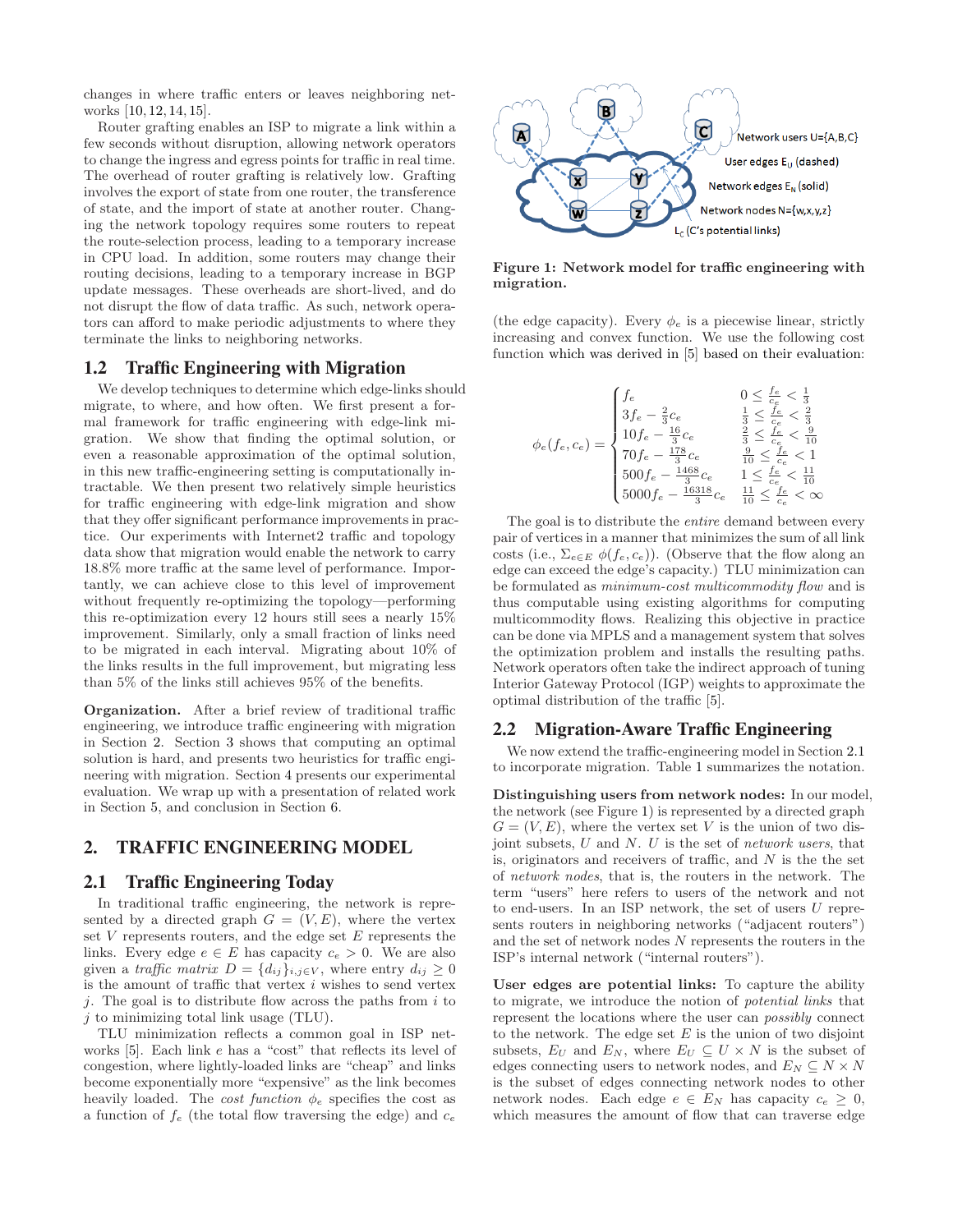| Notation       | Description                                                 |  |  |  |
|----------------|-------------------------------------------------------------|--|--|--|
| G              | Network graph $G = (V, E)$                                  |  |  |  |
| V              | Network vertex, union of $U$ and $N$                        |  |  |  |
| E              | Network edge, union of $E_U$ and $E_N$                      |  |  |  |
| U              | Set of network users                                        |  |  |  |
| $\overline{N}$ | Set of network nodes                                        |  |  |  |
| $E_U$          | Subset of edges that connect user $u \in U$ to              |  |  |  |
|                | network nodes in N, $E_U \subseteq U \times N$              |  |  |  |
| $E_N$          | Subset of edges that connect network node                   |  |  |  |
|                | $n \in N$ to network nodes in $N, E_N \subseteq N \times N$ |  |  |  |
| $c_{e}$        | capacity of edge $e \in E$                                  |  |  |  |
| $L_u$          | Potential links, $L_u \subset E_U$                          |  |  |  |
| D              | Demand matrix, $D = \{d_{ij}\}_{i,j \in U}$                 |  |  |  |
| $d_{ij}$       | Amount of traffic that user i wishes to send                |  |  |  |
|                | user $i$                                                    |  |  |  |
| $\phi_e$       | cost function used in TLU minimization,                     |  |  |  |
|                | function of $f_e/c_e$                                       |  |  |  |
| $f_e$          | Total flow traversing the edge e                            |  |  |  |

<span id="page-2-1"></span>**Table 1: Summary of notation used in model of traffic engineering with migration.**

e. We impose no capacity constraints on the edges in  $E_U$ (i.e., edges have infinite capacity). We call the set of all edges  $L_u \subseteq E_U$  that connect user  $u \in U$  to network nodes in N "the set of u's potential links" (that is,  $\forall u \in U$ ,  $L_u$  =  ${e = (u, v) | e \in E_U}$ .

In ISP networks, the set of potential links  $L<sub>u</sub>$  for each adjacent router (user)  $u$  represents the points at which  $u$  can connect to the ISP network. This can, in practice, depend on the underlying transport network that can, for example, limit a user to connecting only to network nodes in nearby geographical regions. In addition, the set of potential links can reflect latency considerations, e.g., it is beneficial to home frequently-communicating users near each other.

**Demand matrix is user-to-user:** Our model distinguishes network users from network nodes, and our demand matrix captures this distinction; we are now given a demand matrix  $D = \{d_{ij}\}_{i,j \in U}$ , where each entry  $d_{ij}$  specifies the amount of traffic user  $i$  wishes to send user  $j$ .

**Each user must use a single potential link:** The highlevel goal is, for every pair of users i and j such that  $d_{ij} > 0$ , to distribute flow from  $i$  to  $j$  between the routes from  $i$  to  $j$  in  $G$ , subject to the constraint that every user can only connect to the network via a single link. That is, for every user  $u \in U$ , traffic flowing from that user to the other users, and vice versa, can only traverse a single edge in L*u*; traffic along all other edges in  $L<sub>u</sub>$  must be 0. When optimizing the flow of traffic through the network we again consider the TLU minimization objective function.

## **2.3 Practical Considerations**

Naturally, our formal framework does not capture all reallife constraints, e.g., the cost of migration (in terms of processing, offline time, and more), physical limitations of the individual vertices in the network (including the number and capacity of links that each vertex can support), and the cost to use different potential links. Each of these considerations can be incorporated into our model through introducing additional variables and constraints and is left as future work.

We point out that while we do not explicitly model multihoming, the common practice that a user connects to the network at multiple locations, our framework and results are also applicable to this scenario. With router grafting, an ISP does not control how a user splits traffic over multiple connections – a user with multiple connections can be modeled as multiple users with a single connection.

Finally, we note that while our model does not impose restrictions on the capacity of potential links, our simulations use real traffic patterns which induce bounds on how much traffic can be sent and received along each potential link.

## <span id="page-2-0"></span>**3. EDGE-LINK MIGRATION HEURISTICS**

Ideally, we would be able to find a TLU-minimizing solution in which each user sends/receives traffic along a single potential link in a computationally-efficient manner. Unfortunately, we prove that finding an optimal solution is NP-hard and that even approximating the optimal solution within a constant factor is intractable. We thus seek heuristics which fare well in practice. We present two heuristics the max-link heuristic and the cluster-user heuristic. We experimentally evaluate these heuristics in Section [4.](#page-3-0)

# **3.1 "Good" Solutions are Hard to Compute**

**Computing an optimal solution is hard.** In the traditional traffic-engineering setting (see Section [2.1\)](#page-1-1), where migration is not considered, existing algorithms for computing multicommodity flow provide the optimal solution in a computationally-efficient manner. Unfortunately, computing the multicommodity flow in our "TE with migration" setting is computationally intractable. In fact, this is true even when every user has at most two potential links. We show a full proof based on a reduction from the NP-hard PARTITION problem in an extended version of this paper [\[9\]](#page-5-9).

THEOREM 3.1. Minimizing TLU subject to the restriction that each user send/receive traffic along a single potential link is NP-hard even when  $|L_u| \leq 2$  for every user u.

**Approximating the optimal solution is also hard** In the extended version of this paper [\[9\]](#page-5-9) we also prove, based on a reduction from MAX-LABEL-COVER, that even approximating the optimum within a constant factor better than 1000 is computationally intractable.

THEOREM 3.2. Approximating the TLU minimizing solution within a factor better than 1000 subject to the restriction that each user send/receive traffic along a single potential link is NP-hard.

#### **3.2 Max-Link Heuristic**

Our first heuristic is the max-link heuristic. Intuitively, the max-link heuristic first computes the maximum multicommodity flow in the input network that contains all potential links. Then, the heuristic uses this fully-fractional flow (where users' traffic can be split between all their potential links) to choose a single potential link for each user, thus constructing a feasible (integral) solution. To do this, the max-link heuristic throws away, for each user, all potential links but the single potential link along which the user sends and receives the most traffic.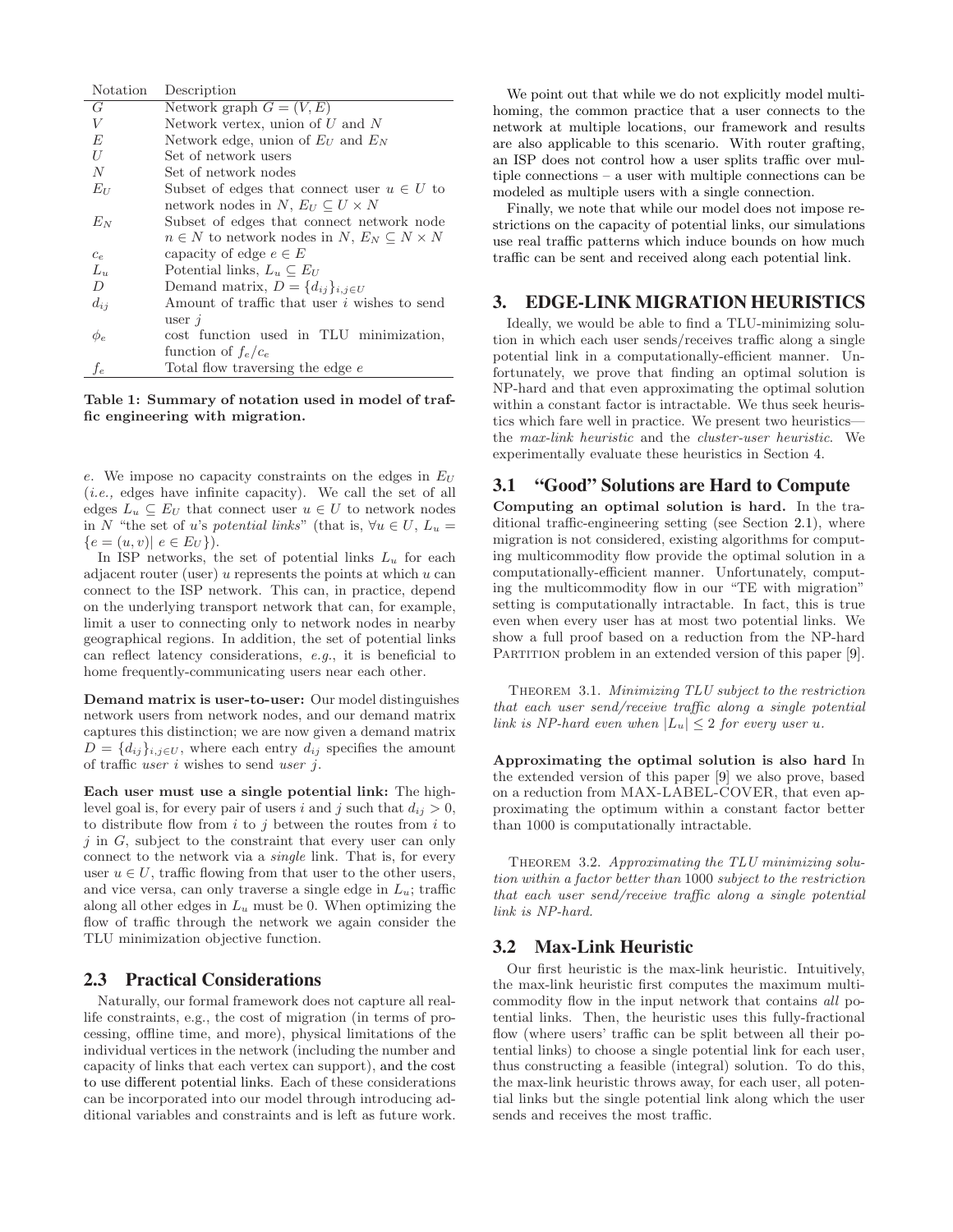# **3.3 Cluster-User Heuristic**

We now present the cluster-user heuristic, which considers the users in groups, and not individually. With the clusteruser heuristic, the set of users is first divided into groups (or clusters) of users, such that every cluster contains a number of users who all can connect to the network at the exact same locations (network nodes). We then create a new network where each cluster of users is replaced by a single user (with a set of potential links that connect to the network at the exact same network nodes). We then solve multicommodity flow for this network (allowing traffic to be split between multiple potential links) to get the fraction of traffic flowing over each potential link. We then use the multicommodity flow solution to map users to potential links with the goal of matching the split of traffic over the potential links as closely as possible. Observe that this is only a "best fit", as splitting the traffic exactly as in the multicommodity flow may not be possible. We note that, in general, finding the best fit can easily be shown to be NP-hard, even in the case that every user has 2 potential links, yet good approximations are achievable. In our experiments, we were able to use a brute-force approach to determine the best fit.

The intuition behind the cluster-user heuristic lies in the idea that networks will have a large number of users who all can connect to the network at the exact same locations, and that each user's demands constitute a small fraction of the demands of the cluster as a whole. We observe that, in this case, each cluster can be regarded as a single user with the ability to split traffic among its potential links almost as in the optimal multicommodity flow solution. This follows from the fact each user in the cluster sends/receives a negligible amount of the total traffic, and so users in the cluster can be mapped to outgoing links so as to closely mimic the multicommodity flow solution.

# <span id="page-3-0"></span>**4. EVALUATING TE WITH MIGRATION**

The goal of this evaluation is to demonstrate the benefits of using migration in traffic engineering, even with simple heuristics. We first show in Section [4.2](#page-3-1) that our max-link heuristic does indeed lead to an improvement in network performance. We then examine two additional concerns relating to more practical questions—how often do links need to be migrated (Section [4.3\)](#page-4-0) and how many links need to be migrated (Section [4.4\)](#page-4-1).

## **4.1 Experimental Setup with Internet2 Data**

We based all of our experiments on data collected from Internet2 [\[6\]](#page-5-10), which consists of  $N = 9$  core routers and  $U = 205$  external routers. We collected one week of data starting January 18, 2010. From each router, we downloaded the previously collected NetFlow data which provides summaries of the sampled flows (at the rate of 1/100 packets) in 5-minute intervals (1-week of traffic is 2016 5-minute samples). We also downloaded the routing information base (RIB) and the output for the 'show bgp neighbor' command, both of which are captured every two hours. Every Net-Flow entry contains the incoming interface, which we used to represent an external source user. We used the routing tables for each of the routers to determine the egress router for each flow, along with the specific interface on the egress router that the flow exits the network on, which we used to represent the external destination user. This enabled us to generate an external-user-to-external-user traffic matrix.

Our choice of the set of potential links (the  $L_u$ 's) was based on geographical distance. The first potential link for a given user is to the router the user is connected to in the original topology. The second potential link is to a router randomly selected from the routers nearest the original  $<sup>1</sup>$  $<sup>1</sup>$  $<sup>1</sup>$ .</sup>

## <span id="page-3-1"></span>**4.2 Migration Improves Network Utilization**

The first metric of importance is simply the improvement that can be obtained when utilizing link migration. Here we first define the metric we are evaluating, show that the improvement varies depending on the traffic patterns, and conclude that max-link is slightly better.

#### *4.2.1 Defining 'Improvement'*

In order to determine how much improvement we can achieve over a network optimizing only the routing we need to clearly define a metric for which we will compare. For this, consider the total link utilization for an example 5-minute period shown in Figure [2.](#page-3-3) The Figure shows results for the original (optimally engineered) network (the "original topology" line), and for traffic engineering with migration (using max-link) with 2 links per user (the "optimized topology" line).



#### <span id="page-3-3"></span>**Figure 2: Evaluation of max-link for a single 5 minute period.**

To obtain the graph in Figure [2,](#page-3-3) we varied the traffic demand by scaling all entries in the demand matrix by a multiplicative factor, plotted on the x-axis, and optimized for the TLU for each. TLU minimization captures the goal of avoiding congestion, and involves an exponentially increasing cost for utilizing a link (see Section [2\)](#page-1-0). We used the cost function from [\[5\]](#page-5-8) as detailed in Section [2.1.](#page-1-1)

Due to the exponentially increasing cost, the network operator will wish to be at a point in the curve that comes before the exponential rise, that is, before the "knee" in the curve. Observe that this "knee" shifted to the right by roughly 20%, and so, with migration, the network can handle 20% more traffic with the same level of congestion.

Note that the original topology is currently operating at the knee (since the knee is at 1, which is the actual demand matrix). From this, we define the improvement met-

<span id="page-3-2"></span><sup>&</sup>lt;sup>1</sup>We do not present results for more than two potential links per user. If two users have a potential link that connects to the same router, all traffic between those users will simply go through that router. As the number of potential links per user approaches the total number of core routers, each pair of users will have a router in common and a multicommodity flow solution will give no guidance on which links to use.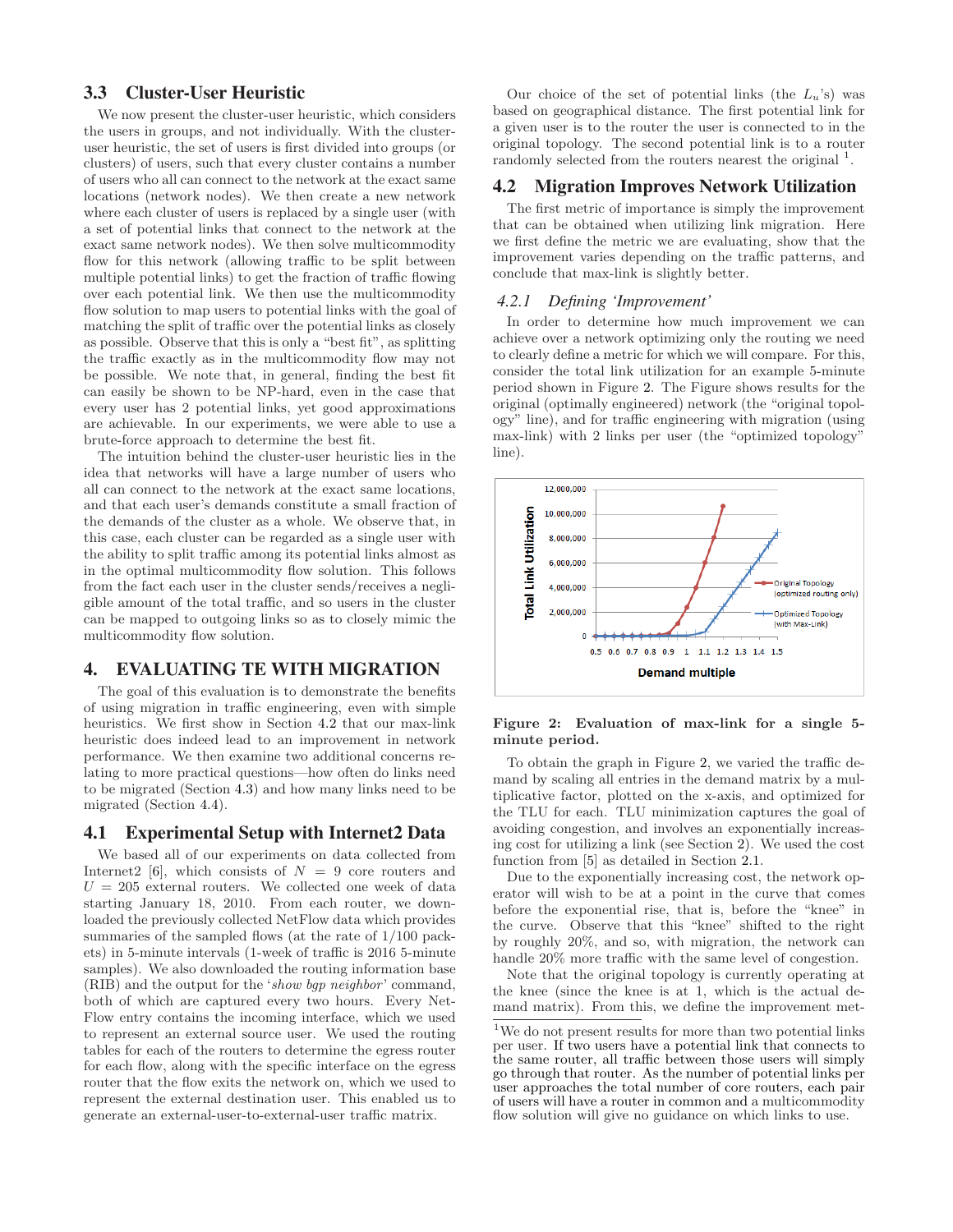ric as the amount of traffic the network can carry in the optimized topology at the same level of congestion as the original topology—where the TLU represents the level of congestion. So, from the original topology, we found the minimal TLU with a demand multiple of 1 (i.e., the actual amount of traffic). We then determined which demand multiple in the optimized topology (i.e., with migration) would result in the same TLU. In other words, in terms of the graph in Figure [2,](#page-3-3) we found the y value for  $x=1$  on the original topology line, and used that y value to find the x value on the optimized topology line.

Not all periods will see an equal improvement. The traffic patterns dictate how much improvement can be achieved—if the network is not that congested during a particular interval, performing edge link migration will have minimal affect since, in that case, it effectively is optimizing an already underutilized network.

# *4.2.2 Max-link is Slightly Better Than Cluster-user*

Shown in Table [2](#page-4-2) is a comparison of the improvements achieved with the max-link heuristic as well as the clusteruser heuristic, for different cluster sizes. From this we can see on average, traffic engineering with migration can increase network utilization by about 18.8% when using maxlink, and slightly less when using cluster-user. Note that in both the max-link and cluster-user heuristics, we first calculate the TLU minimizing multicommodity flow of a graph which includes the potential links. The input is a prediction of what the expected demands will be so that a new topology can be optimized for it. For the experiments, we utilized the actual demand matrix, in essence giving perfect predictive power. We rely on an ISP's ability to predict traffic based on past history and the improvement obtainable will be related to the accuracy of the prediction (as we show in Section [4.3,](#page-4-0) we can still achieve good results over longer intervals, which are easier to predict).

Intuitively this improvement comes from two factors. The first is that by optimizing the homing location based on the demand matrix, users that communicate will tend to get closer together. Without link migration, the homing location must be determined up front and then cannot change. With link migration, we can alter the topology to bring users that communicate a lot closer together. The second factor is that by re-optimizing the topology, we can have a significant impact on congested links. By giving some traffic the ability to avoid the congested link (through migration), we can reduce the congestion on that link. There are, however, a small number of cases (2.6% in the case of max-link) where migrating links actually decreased performance. As mentioned in Section [3](#page-2-0) these are only heuristics which fare well in practice but do not approximate the optimal result within some factor. Therefore, it is expected that there can be conditions which result in poor performance.

The cluster-user heuristic with a cluster size of two is very comparable to max-link. Within the cluster-user heuristic, the performance decreased as the cluster size increased. This suggest there are many factors related to the cluster size and cluster contents which influence performance as the fitting penalty decreases with the increase in cluster sizes—a lower best-fit penalty is better as it means we were able to match the optimal multi-commodity flow results more closely. Further research is needed to determine the best cluster composition.

| heuristic    | min   | max   | mean  | $\#$ intervals worse (frac.) |
|--------------|-------|-------|-------|------------------------------|
| max-link     | 0.783 | 1.550 | 1.188 | 54 (0.0268)                  |
| $cluster-2$  | 0.860 | 1.550 | 1.172 | 22(0.0109)                   |
| $cluster-4$  | 0.565 | 1.550 | 1.121 | 76 (0.0377)                  |
| $cluster-6$  | 0.718 | 1.480 | 1.080 | 208(0.1032)                  |
| cluster-8    | 0.790 | 1.460 | 1.066 | 261(0.1295)                  |
| $cluster-10$ | 0.622 | 1.363 | 1.051 | 375 (0.1860)                 |

<span id="page-4-2"></span>**Table 2: Comparison of the improvement over the original topology optimized for routing only when with max-link and cluster-user (for different cluster sizes over 7 days of traffic with 5-minute intervals).**

## <span id="page-4-0"></span>**4.3 Frequent Migration is Not Necessary**

In Section [4.2,](#page-3-1) we examined the benefits of utilizing link migration in traffic engineering. We looked at the benefits when we could migrate every interval and knew the traffic in the next interval. However, predicting this can be difficult on that short of a time scale. Here, we examine how frequently we really need to be migrating.

To determine how often migration should occur, we looked at different periods—every 5 minutes, 30 minutes, 1 hour, 6 hours, 12 hours, and 24 hours. The demand matrix used when computing the multicommodity flow in the max-link heuristic (i.e., the predicted traffic), was the average demand matrix for the next interval (e.g., the next 6 hours). This was used to determine the optimized topology that would be used for the entire interval. As with the 5-minute case, errors in the prediction affect the results. We note, however, that as the intervals become longer, traffic patterns smooth out and become more predictable. We determined the TLU for each 5-minutes of traffic using this topology and compared the results to the original topology.

Table [3](#page-4-3) shows the results for the different intervals. As could be expected, the longer the interval, the worse the results. However, even re-optimizing the topology every 6 or 12 hours still has good performance.

| interval          | min   | max   | mean  | $\#$ worse (frac.) |
|-------------------|-------|-------|-------|--------------------|
| $5 \text{ mins}$  | 0.783 | 1.550 | 1.188 | 54 (0.0267)        |
| $30 \text{ mins}$ | 0.757 | 1.550 | 1.166 | 146 (0.0724)       |
| 1 hour            | 0.777 | 1.550 | 1.163 | 152 (0.0753)       |
| 6 hours           | 0.801 | 1.550 | 1.149 | 182 (0.0902)       |
| 12 hours          | 0.856 | 1.550 | 1.141 | 191 (0.0947)       |
| 24 hours          | 0.806 | 1.550 | 1.083 | 465(0.2306)        |

<span id="page-4-3"></span>**Table 3: Comparison of the improvement over the original topology optimized for routing only when performing grafting at different intervals (over 7 days traffic).**

## <span id="page-4-1"></span>**4.4 Only a Few Links Need to be Migrated**

Our formulation of traffic engineering with migration does not currently incorporate the cost of migration. To decide which users to migrate, we can weigh the cost of migrating a user against the gain from migrating that user; when the impact of migrating a user is low  $(e.g.,$  when that user generates and consumes negligible amounts of traffic), migration might be undesirable. To investigate this, we examined the amount of traffic each user sends or receives for an example 5-minute interval. We found that 85% of the traffic comes